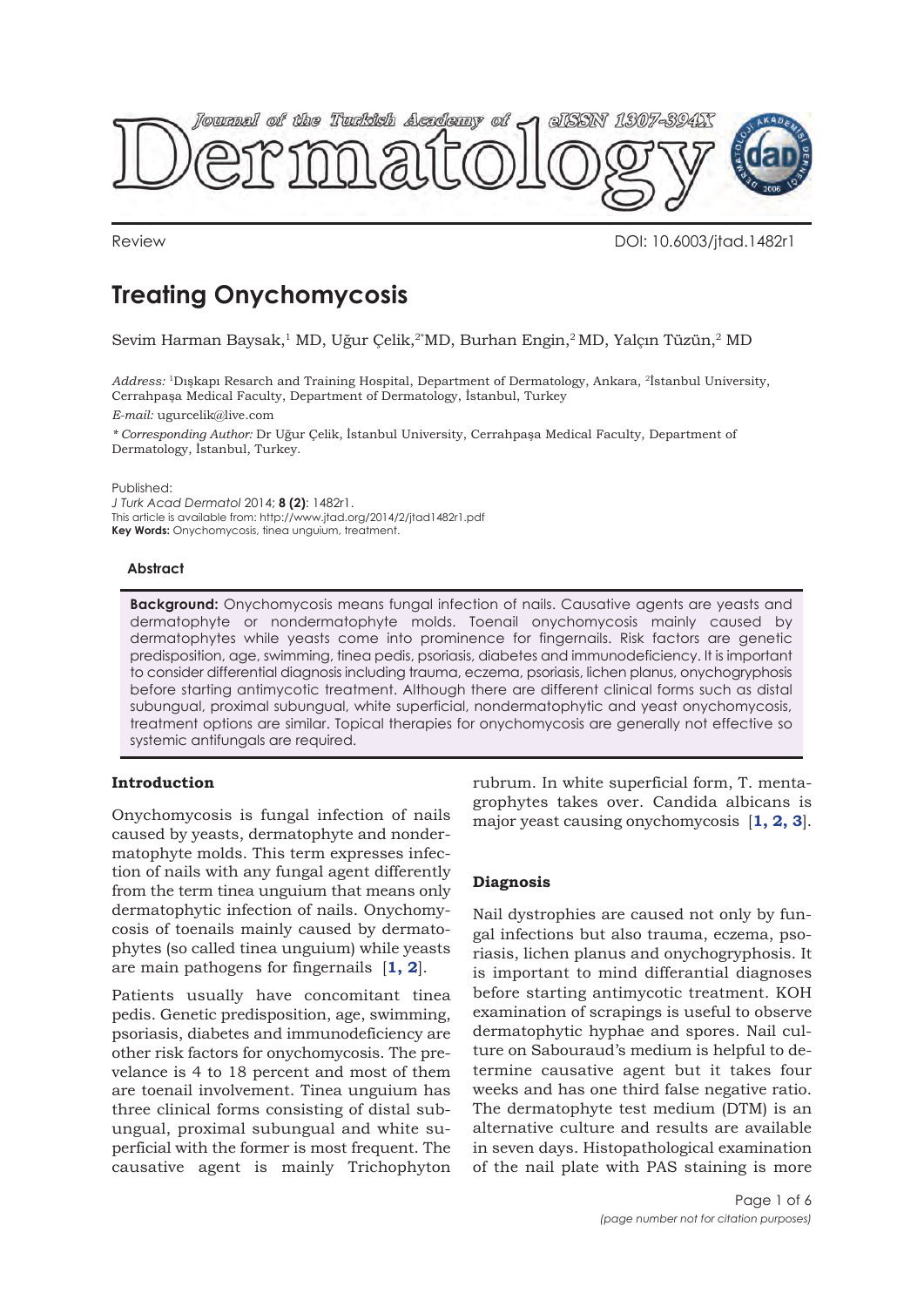sensitive method for diagnosis but also more expensive one. Polymerase chain reaction test is also sensitive but not widely used [**1, 4**].

## **Treatment**

Onychomycosis may cause physical discomfort beside generating cosmetic worry. It may also increase the risk of bacterial infections. Treatment is indicated for patients having history of cellulitis or predisposition such as venous insufficiency, and also for patients having cosmetic worry. There are different clinical forms such as distal subungual, proximal subungual, white superficial, nondermatophytic and yeast onychomycosis, but treatment options are similar. Topical therapies for onychomycosis are generally not effective so systemic antifungals are required [**1**].

Antifungal therapy aims mycological clearence and clinical cure. Clinical improvement may take several months particularly in toenails so follow up period must be at least six months after therapy. In patients with white superficial form, distal subungual form affecting < 50 % of nail plate without matrix involvement and patients with intolerance to systemic therapy, topical therapy may be used. Systemic therapy is indicated in proximal subungual form, distal subungual form affecting > 50 % of the nail with matrix involvement or affecting more than two nails. Also we can switch to systemic therapy for the patients not responding to topical therapy for six months [**5, 6**]. Criteria for treatment success or failure are summarized in table modified from study of *Scher RK* et al [**Table 1**] [**4**].

# **Oral Therapy**

Most frequently used drugs are oral terbinafine for dermatophyte onychomycosis and oral itraconazole for nondermatophyte onychomycosis and yeast onychomycosis.

# **Griseofulvin**

Griseofulvin is the first approved antimycotic drug for onychomycosis treatment and is effective only against dermatophytes [**6, 7**]. The mechanism of action is arresting fungal cell mitosis by blocking the formation of mitotic spindle [**5, 6**]. It is ineffective against yeasts and nondermatophyte molds [**7**]. Prolonged administration, up to 18 months, is required because it takes a long time to reach therapeutic concentrations in nail plate [**6, 8**]. Griseofulvin has lower clinical cure rates and higher recurrence rates than terbinafin and itraconazole [**1, 7**]. The daily dosage for adults is 500-1000 mg [**9**]. In children, griseofulvin is the only licensed antimycotic drug and dosage is 10 mg/kg daily [**6**]. Gastrointestinal complaints and headache are the most common side effects. Hypersensitivity reactions and serious side effects such as cytopenias and hepatotoxicity are rare. Hemogram and liver function tests must be controlled during treatment. It may cause drug interactions by it's effects on cyp-450 enzyme [**5, 7**].

#### **Terbinafine**

Terbinafine is the most effective oral treatment for toenail onycomycosis [**10**]. It has fungicidal activity against dermatophytes by inhibiting the enzyme squalen epoxidase leading to accumulation of squalene in the cytoplasm and lysis of the cell. It has also fungostatic activity against C. Albicans via inhibition of ergosterol synthesis [**6, 7**].

Bioavailability is high as 70 % after oral intake and it's detectable in nail from 7 days

| Cure                                                                                                                                                                              | <b>Noncure</b>                                                                                                                         |
|-----------------------------------------------------------------------------------------------------------------------------------------------------------------------------------|----------------------------------------------------------------------------------------------------------------------------------------|
| Clinically normal nails                                                                                                                                                           | Positive mycology                                                                                                                      |
| Remaining onycholysis or subungual<br>hyperkeratosis $< 10$ % of nail plate, myco-<br>logy negative<br>Remaining nail thickening caused by other<br>conditions, mycology negative | Residual changes compatible with fungal in-<br>fection affecting more than 10 % of nail plate<br>Lateral hyperkeratosis or onycholysis |

**Table 1.** Criteria for Treatment Success and Failure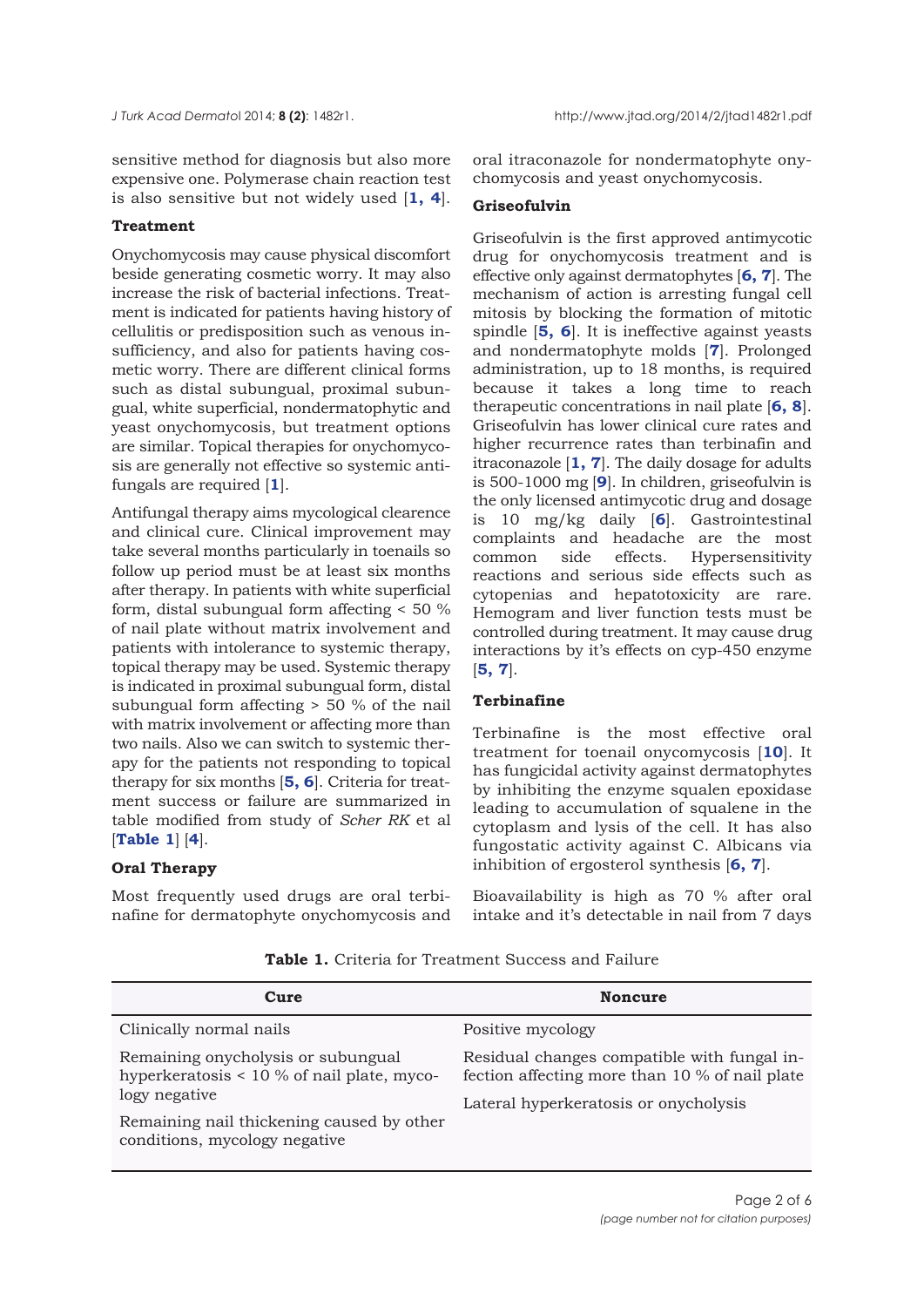of therapy up to 90 days after treatment. Daily dosage is 250 mg during 6 weeks for fingernails and 12 weeks for toenails [**6**]. Terbinafine was compared with other antifungal agents in a meta analysis of 36 studies by *Gupta* et al. Terbinafine is found more effective than others for treatment of dermatophyte onychomycosis [**11**]. In L.I.ON. study with 496 patients, continuous terbinafine was significantly more effective than intermittent itraconazole in the treatment of toenail dermatophyte onychomycosis [**12**]. *Gupta* et al and *Sikder* et al found intermittent terbinafine treatment as effective as continuous terbinafine and more efficacious than pulse itraconazole [**13, 14**]. Side effects are nausea, diarrhea, abdominal pain, pruritus, skin rash and taste alterations. Serious side effects are rare and include hepatitis, agranulocytosis, acute generalized exanthematous pustulosis and lupus erythematosus. Terbinafine is metabolized by cytochrome P 450 enzymes so interacted with rifampicin, cimetidine, cyclosporin, TCA antidepressants and beta blockers [**5, 6, 7**].

## **Itraconazole**

Itraconazole is a triazole antifungal which has a broad spectrum of activity against dermatopyhtes, nondermatophytes and yeasts. The mechanism of action is interfering with the cell wall synthesis via inhibiting the enzyme called 14-alpha demethylase which transforms lanosterol to ergosterol. It is rapidly absorbed after oral intake and it has a high affinity to keratin. Itraconazole is detectable in distal nail plate 1 month after the starting of therapy and persists in nail even 9 months after the end of therapy [**15, 16**]. It is used as 200 mg daily for 3 months. Intermittent dosing regimen, with 200 mg twice daily for one week of every month, is as efficacious as continuous regimen and also more economic [**17**].

Physician must be aware of drug interactions because of binding to cyp-3A4 enzyme system. It should not be used with cisapride, midazolam, triazolam, simvastatin and lovastatin. Itraconazole is a well tolerated drug. Common side effects are nausea, vomiting, abdominal pain and headache. Serious side effects such as hepatitis are rare

but hepatic function tests must be monitored during treatment. It is contraindicated in patients with congestive cardiac failure and one must pay attention when using itraconazole in patients with arrhythmia [**15, 16**].

# **Fluconazole**

Fluconazole is a hydrophilic antifungal drug that interferes with the synthesis of ergosterol, like itraconazole does. It is effective against dermatophytes and Candida spp. but not approved for onychomycosis treatment in USA. Placebo controlled studies with fluconazole revealed cure rates of 36 to 100 %. It is administered at the dose of 150 mg daily or 300 mg weekly for up to 6 months [**6, 7**]. *Scher* et al reported that there was no significant difference in the efficacy of doses 150, 300 and 450 mg weekly for toenail onycomycosis [**18**]. Side effects are headache, nausea, skin rashes, insomnia and palpitations. Drug interactions with oral hypoglicemic agents, cyclosporine and phenytoin are important issues.

# **Other Azoles**

Other azoles including voriconazole, posaconazole and ravuconazole also inhibit 14-alfa demethylase enzyme and interfere with the ergosterol synthesis. Voriconazole is effective against Scopulariopis brevicaulis, Fusarium spp and Scytalidium dimidiatum. It may be the drug of choice for resistant cases. Posaconazole is effective against different types of non dermatophyte, such as Aspergillus, yeasts like candida spp and zygomycete infections. Spectrum of Ravuconazole includes Candida spp, Cryptoccus neoformans, dermatophytes and dematiaceous fungi. There are also many new azoles like isavuconazole, pramiconazole and albaconzaole subjected to new clinical trails [**19, 20, 21**].

# **Comparison of Oral Therapies**

A meta analysis performed by *Gupta* et al, mycological cure rates for dermatophyte onychomycosis in randomized controlled trials were 76±3 % for terbinafine, 63±7 % for itraconazole pulse therapy, 60±6 % for griseofulvin, 59±5 for itraconazole continuous therapy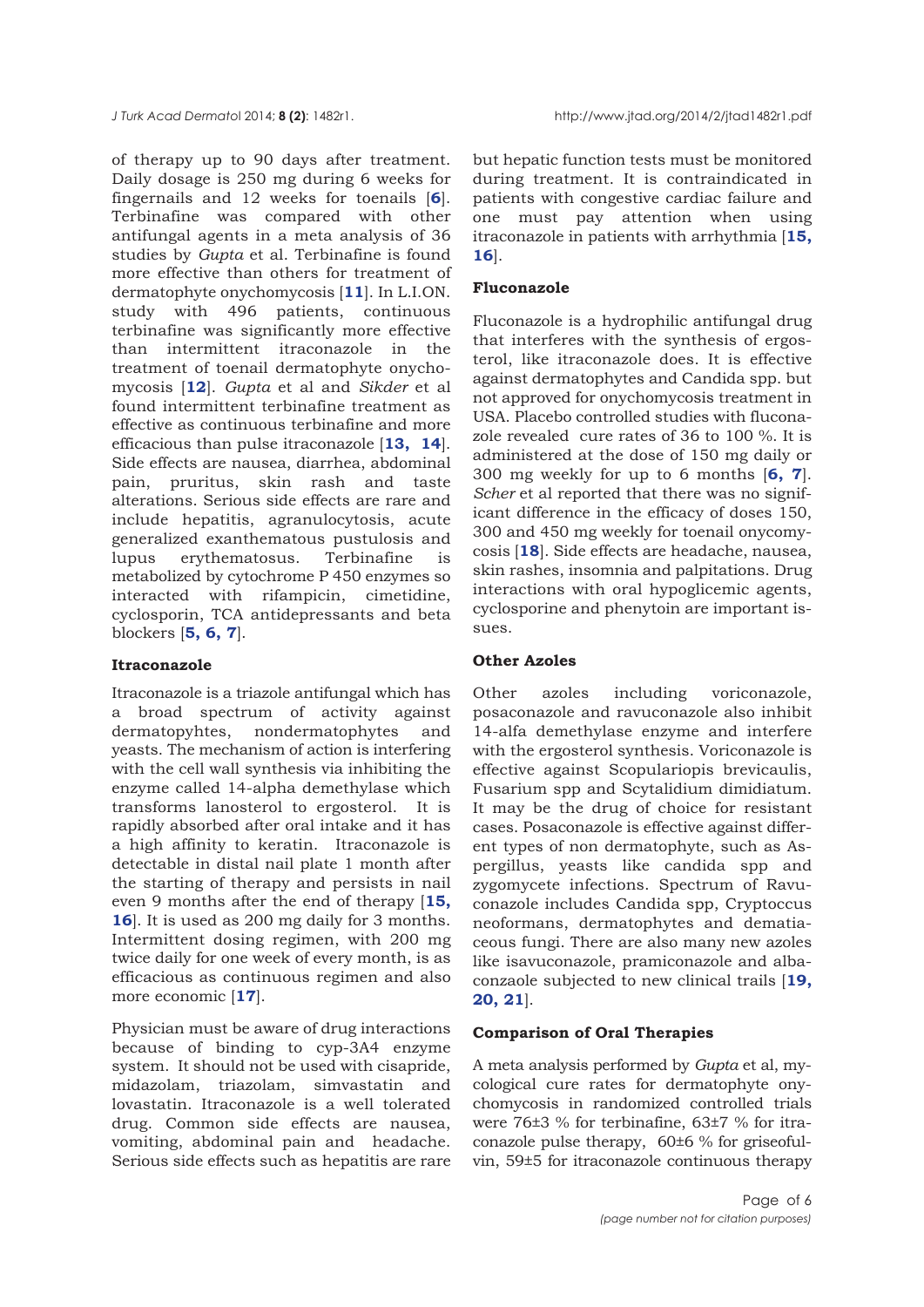and 48±5 % for fluconazole in a decending sort [**11**].

# **Sequential Therapy**

Combining two oral antifungal agents may shorten the treatment and reduce the cumulative doses. In one clinical trial with 190 patients, itraconazole pulse therapy for two months followed by one or two pulses of terbinafine showed better results than usage of three or four terbinafine pulses alone [**6**].

# **Topical Therapy**

Antifungal creams poorly penetrate the nail plate so they are formulated as lacquers to be effective topical treatment choices [**22**]. Indications for topical monotherapy are: white superficial form, distal subungual form affecting < 50 % of nail plate without matrix involvement and patients with intolerance to systemic therapy. Nail lacquers are discussed below.

## **Ciclopirox**

Ciclopirox olamine 8 % is a topical antifungal nail lacquer which has a broad spectrum. It blocks the cellular uptake of important ingredients and become fungicidal. It is applied once a day and nail plate must be debrided once weekly after cleaned by alcohol [**1, 7**]. When used as monotherapy, complete resolution occurs in only 7 percent of the patients. Trials in which ciclopirox was used in combination with systemic terbinafine, showed no superiority of combination to terbinafine alone [**23, 24**].

# **Amorolfine**

Amorolfine 5% lacquer has also broad spectrum and is effective against yeasts, dermatophyte and nondermatophyte molds [**19**]. It is a lypophilic molecule which blocks the synthesis of ergosterol. Amorolfine persists in the nail plate longer than ciclopirox and it may be used once a week [**1, 6, 7**].

There are no systemic side effects of nail lacquers. Local side effects are transient and include erythema, burning and discoloration [**25**].

# **Nail Surgery**

Nails infected by fungi are mostly thickened and deformed. There may be onycholysis at distal or lateral sides of nail plate. These affected nails may be removed by chemicals or surgical procedure. These methods can be used in combination with topical or systemic therapies so it would be possible to reduce the fungal load and make drug penentration easier. Chemical removal is painless and performed with keratinolytic and keratinoplastic agents such as urea, salicylic acid and resorcin. They disrupt the bonds between keratin molecules and cause loosing of nail plate. 40 % urea is applied under occlusion for up to 2 weeks and nail can be removed more comfortably. Topical bifonazole may be used for a month following the procedure. Skin infections must be considered during surgical removal especially in patients with diabetes [**6, 7, 19, 26**].

## **Photodynamic Therapy**

There are some case reports about patients treated with phototherapy followed by topical photosensitizer application but data are limited for this treatment modality. Fungicidal activitiy occurs via reactive oxygen species. 5 aminolevulinic acid (ALA) and methylaminolevulate (MAL) may be used as photosensitizer but one clinical trial reported only 43 % success rate [**27, 28, 29**].

# **Laser Therapy**

Laser systems are new treatment options for onychomycosis but our knowlege about their efficacy is limited. Neodymium-doped:yttrium aluminum garnet (Nd:YAG) and diode lasers have been used for this purpose. Also ablative fractional CO2 laser combined with topical antifungal was found effective for 50 % of patients in a study with 24 patients after 12 weeks.

In a study with Q switched Nd:YAG, maximal inhibiton of dermatophytes had been reported with 4-8 J/cm2 for 1064 nm and 8 J/cm2 for 532 nm and postulated that target chromophores were melanin and xanthomegnin of fungus, respectively. The Noveon laser, a diode laser, was found effective for 85 % of the patients in one study. It had been used for four sessions on days 1, 14, 42 and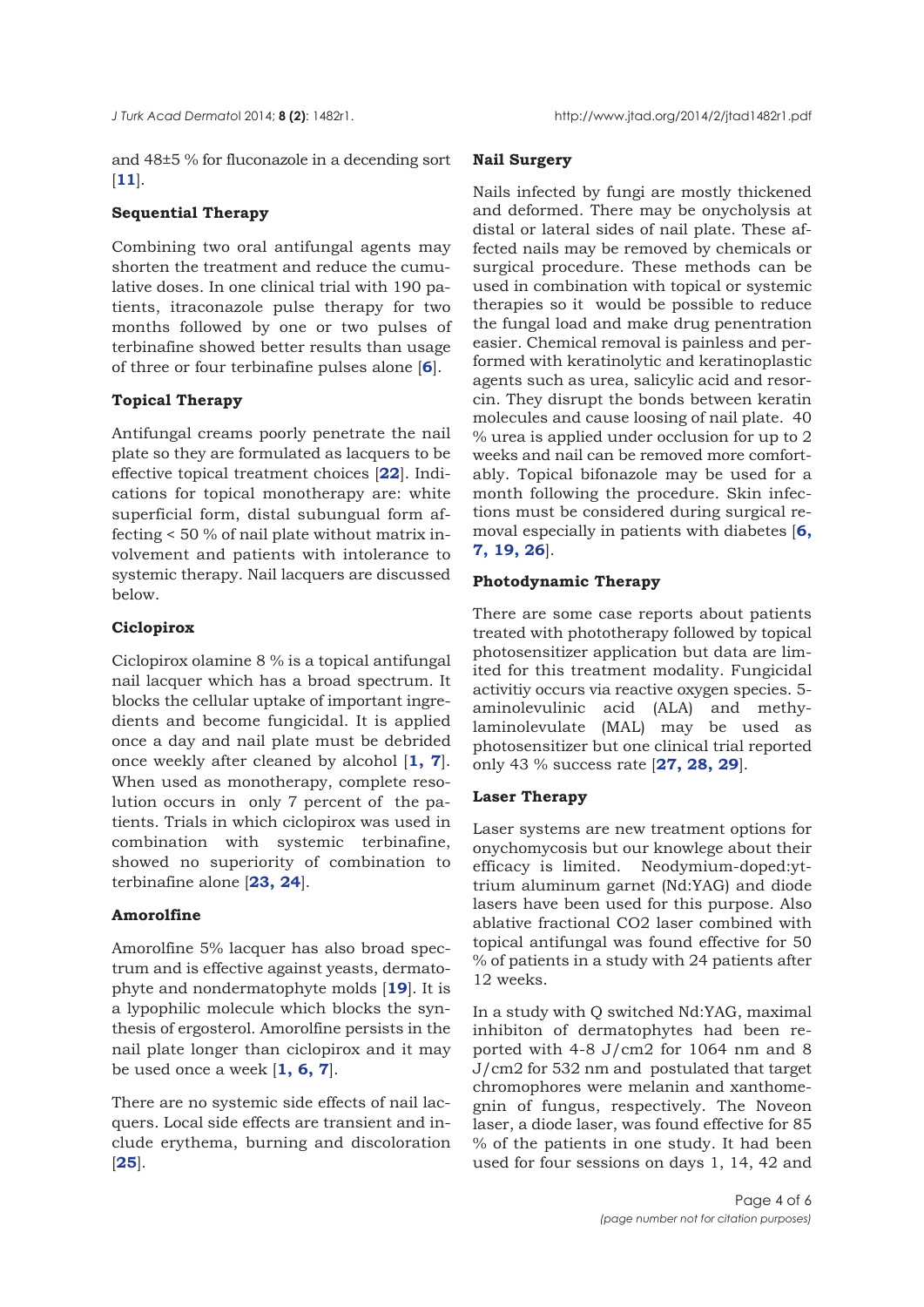*J Turk Acad Dermato*l 2014; **8 (2)**: 1482r1. http://www.jtad.org/2014/2/jtad1482r1.pdf

120. Ti: Sapphire laser was used in vitro study and found fungicidal on T. rubrum with appropriate energy levels [**27**].

# **Treatment Failure and Recurrence**

Onychomycosis treatment is troublesome even with usage of systemic agents. Misdiagnosis, inadequate therapy and resistance to drugs are significant factors associated with treatment failure and recurrence. Long term recurrence rates are up to 50 % in studies. Intermittent oral therapy and topical maintenance therapy may be useful [**1**].

#### **References**

- 1. Goldstein AO. Onychomycosis. Literature review current through: Mar 2014. UpToDate 2014.
- 2. Gupta AK, Jain HC, Lynde CW, Macdonald P, Cooper EA, Summerbell RC. Prevalence and epidemiology of onychomycosis in patients visiting physicians' offices: a multicenter canadian survey of 15,000 patients. J Am Acad Dermatol 2000; 43: 244-248. PMID: 10906646
- 3. Romano C, Gianni C, Difonzo EM. Retrospective study of onychomycosis in Italy: 1985-2000. Mycoses 2005; 48: 42-44. PMID: 15679665
- 4. Scher RK, Tavakkol A, Sigurgeirsson B et al. Onychomycosis: diagnosis and definition of cure. J Am Acad Dermatol 2007; 56: 939-944. PMID: 17307276
- 5. Iorizzo M, Piraccini BM, Tosti A. Today's treatments options for onychomycosis. J Dtsch Dermatol Ges 2010; 8: 875-879. PMID: 20738460
- 6. Singal A, Khanna D. Onychomycosis: Diagnosis and management. Indian J Dermatol Venereol Leprol 2011; 77: 659-672. PMID: 22016272
- 7. Shemer A. Update: medical treatment of onychomycosis. Dermatol Ther 2012. PMID: 23210757
- 8. Gupta AK, Ryder JE. The use of oral antifungal agents to treat onychomycosis. Dermatol Clin 2003; 21: 469-479. PMID: 12956199
- 9. Roberts DT, Taylor WD, Boyle J; British Association of Dermatologists. Guidelines for treatment of onychomycosis. Br J Dermatol 2003; 148: 402-410. PMID: 12653730
- 10. Haugh M, Helou S, Boissel JP, Cribier BJ. Terbinafine in fungal infections of the nails: a metaanalysis of randomized clinical trials. Br J Dermatol 2002; 147: 118-121. PMID: 12100193
- 11. Gupta AK, Ryder JE, Johnson AM. Cumulative metaanalysis of systemic antifungal agents for the treatment of onychomycosis. Br J Dermatol 2004; 150: 537-544. PMID: 15030339
- 12. Sigurgeirsson B, Billstein S, Rantanen T et al. L.I.ON. Study: efficacy and tolerability of continuous terbinafine (Lamisil) compared to intermittent itraconazole in the treatment of toenail onychomycosis. Lamisil vs. Itraconazole in Onychomycosis. Br J Dermatol 1999; 141 suppl 56: 5-14. PMID: 10730908
- 13. Gupta AK, Lynch LE, Kogan N, Cooper EA. The use of an intermittent terbinafine regimen for the treatment of dermatophyte toenail onychomycosis. J Eur Acad Dermatol Venereol 2009; 23: 256-262. PMID: 19438818
- 14. Sikder AU, Mamun SA, Chowdhury AH, Khan RM, Hoque MM. Study of oral itraconazole and terbinafine pulse therapy in onychomycosis. Mymensingh Med J 2006; 15: 71-80. PMID: 16467768
- 15. Elewski B. Onychomycosis: pathogenesis, diagnosis, and management. Clin Microbiol Rev 1998; 11: 415- 429
- 16. Baran R, Hat R, Haneke E, Tosti A, editors. Onychomycosis: The current approach to diagnosis and therapy. London: Informa Healthcare; 2006.
- 17. Havu V, Brandt H, Heikkilä H et al. A double-blind, randomized study comparing itraconazole pulse therapy with continuous dosing for the treatment of toenail onychomycosis. Br J Dermatol 1997; 136: 230-234. PMID: 9068738
- 18. Scher RK, Breneman D, Rich P et al. Once-weekly fluconazole (150, 300, or 450 mg) in the treatment of distal subungual onychomycosis of the toenail. J Am Acad Dermatol 1998; 38: 77-86. PMID: 9631989
- 19. Welsh O, Vera-Cabrera L, Welsh E. Onychomycosis. Clin Dermatol 2010; 28: 151-159. PMID: 20347657
- 20. Girmenia C. New generation azole antifungals in clinical investigation. Expert Opin Investig Drugs 2009; 18: 1279-1295. PMID: 19678798
- 21. Pasqualotto AC, Denning DW. New and emerging treatments for fungal infections. J Antimicrob Chemother 2008; 61: 19-30. PMID: 18063600
- 22. Murdan S. Drug delivery to the nail following topical application. Int J Pharm 2002; 236: 1-26. PMID: 11891066
- 23. Gupta AK, Fleckman P, Baran R. Ciclopirox nail lacquer topical solution 8% in the treatment of toenail onychomycosis. J Am Acad Dermatol 2000; 43: 70- 80. PMID: 11051136
- 24. Avner S, Nir N, Henri T. Combination of oral terbinafine and topical ciclopirox compared to oral terbinafine for the treatment of onychomycosis. J Dermatolog Treat 2005; 16: 327-330. PMID: 16428154
- 25. Rigopoulos D, Katsambas A, Antoniou C, Christofidou E, Balaskas E, Stratigos J Discoloration of the nail plate due to the misuse of amorolfine 5% nail lacquer. Acta Derm Venereol 1996; 76: 83-84. PMID: 8721508